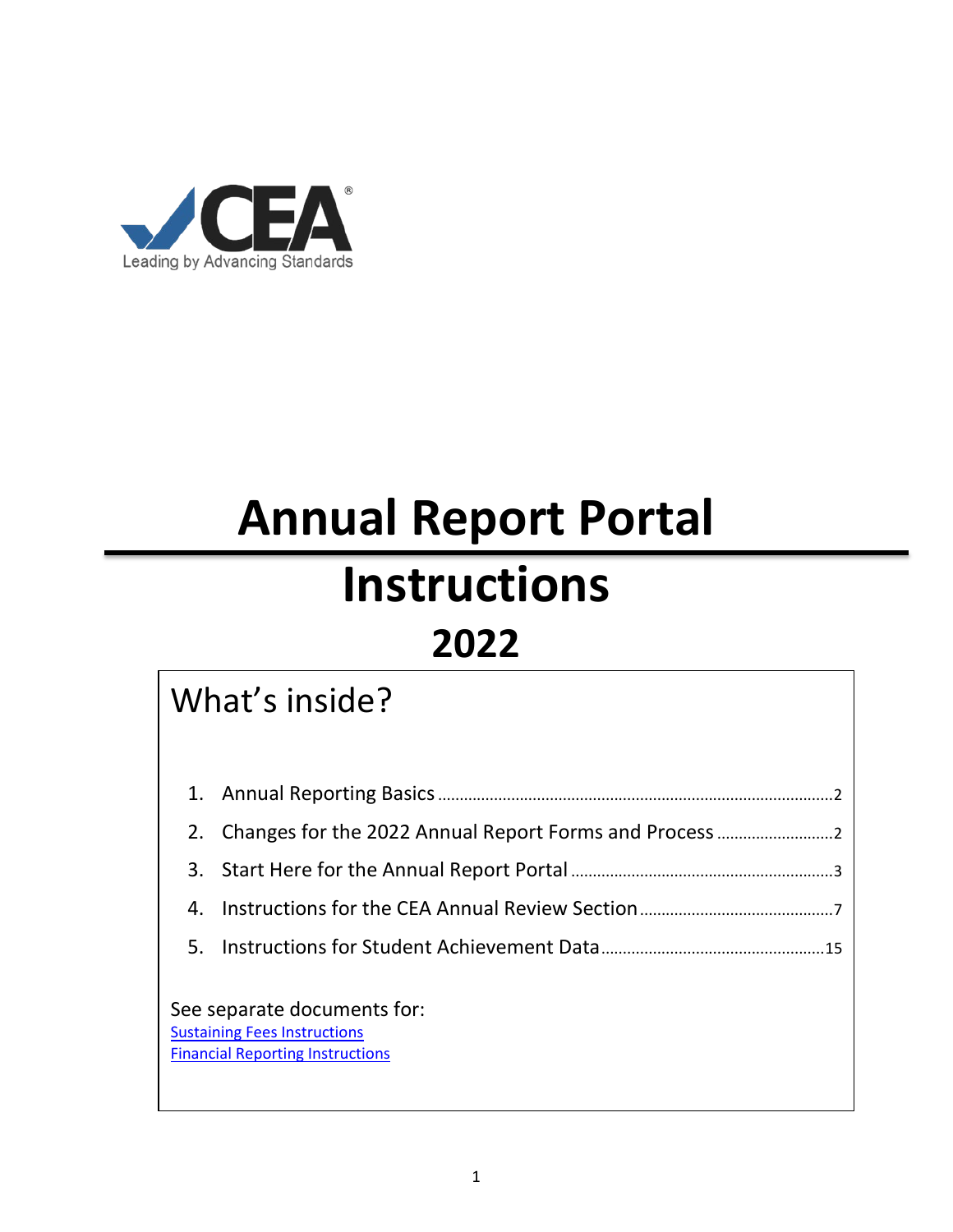#### <span id="page-1-0"></span>*1. Annual Reporting Basics*

Per the *[CEA Policies and Procedures](https://cea-accredit.org/images/2020_docs_and_handbooks/Section_8_Maintaining_accredited_status.pdf)*, Section 8.5.1, all accredited programs and institutions must submit annual reports and sustaining fees throughout the periods of both initial and reaccreditation. The annual report consists of three components:

- 1. Annual review
- 2. Financial reporting
- 3. Sustaining fees

The due date for the annual report is **February 15, 2022**.

CEA will host a webinar on December 8, 2021 at noon to review the Annual Report package requirements for accredited sites. The webinar recording will be published a[t www.cea](http://www.cea-accredit.org/resources)[accredit.org/resources.](http://www.cea-accredit.org/resources) Additional sessions will be delivered January 5, 2022 and February 9, 2022.

#### <span id="page-1-1"></span>*2. 2022 Annual Report Forms and Process*

Accredited sites will submit the Annual Report via the CEA Annual Report Portal (CARP – [https://carp.cea-accredit.org\)](https://carp.cea-accredit.org/). Screenshot of dashboard below.

|                                 | Sustaining Fees Financial Reporting Annual Review ▼ |  | Logout |               |
|---------------------------------|-----------------------------------------------------|--|--------|---------------|
| <b>Dashboard</b>                |                                                     |  |        |               |
| <b>Section Name</b>             |                                                     |  |        | <b>Status</b> |
| <b>Contact Information</b>      |                                                     |  |        | Complete      |
| <b>Fees and Finances</b>        |                                                     |  |        |               |
| <b>Sustaining Fees</b>          |                                                     |  |        | Incomplete    |
| <b>Financial Reporting</b>      |                                                     |  |        | Incomplete    |
| <b>Annual Review</b>            |                                                     |  |        |               |
| <b>Eligibility Attestation</b>  |                                                     |  |        | Incomplete    |
| Enrollment                      |                                                     |  |        | Incomplete    |
| <b>Student Achievement Data</b> |                                                     |  |        | Complete      |
| <b>Regulatory Compliance</b>    |                                                     |  |        | Complete      |
| Attestation                     |                                                     |  |        | Incomplete    |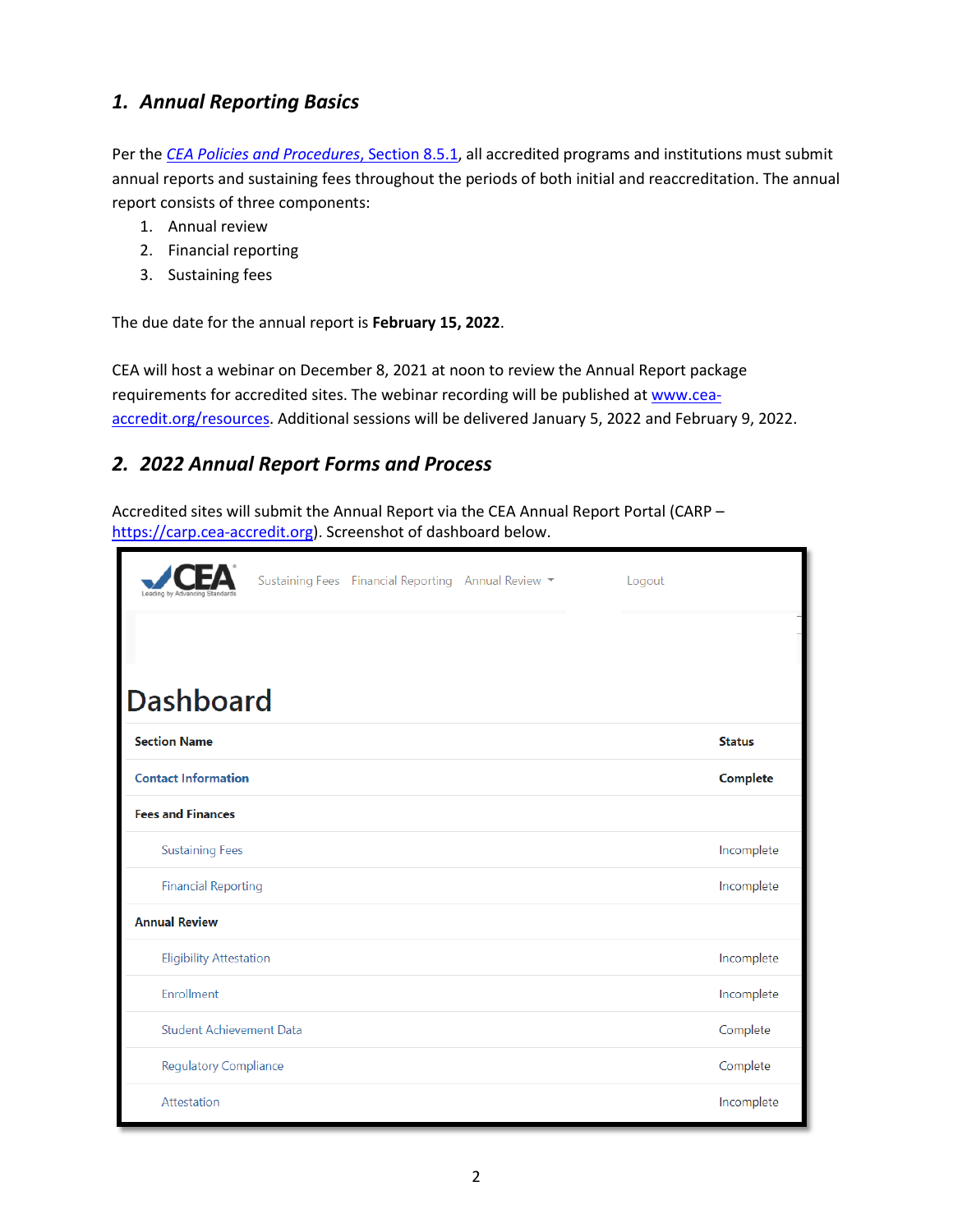#### <span id="page-2-0"></span>*3. Start Here for the Annual Report Portal*

The CEA primary contact at your site will create a profile by signing up at [CEA Annual Report Portal](https://carp.cea-accredit.org/) (CARP). Instructions to create a profile are on the [CEA Resources](https://cea-accredit.org/resources) webpage. After the profile is verified, CEA staff will associate each profile with your site record. You may see a "Server Error (500)" if you attempt to explore the portal before your profile is connected to your site.

If you need more than one account for your site, the primary contact must request additional accounts by providing the site name, site ID, individual's name, role/title, and email associated with the account at [AnnualReport@cea-accredit.org.](mailto:AnnualReport@cea-accredit.org) All requests for CARP accounts made by the CEA primary contact will be approved. If you need to change the primary contact, send an email to [info@cea-accredit.org.](mailto:info@cea-accredit.org)

Note that the Sustaining Fees section must be completed before you can complete the Annual Review section.

**Multi-site organizations** must submit a separate response for each accredited branch.

CEA asks sites to provide contact information for three people: 1) the primary contact; 2) the program director; and 3) the person completing the form. If the contact information is the same for any of these individuals, please copy and paste the information.

For each subsection of the report, the dashboard will display incomplete as a status if any required responses are missing. When you click submit, information is sent to CEA. To make changes to a submitted section, email [AnnualReport@cea-accredit.org,](mailto:AnnualReport@cea-accredit.org) indicating which section needs to be unlocked.

There are three components of the Annual Report: 1) Sustaining Fees, 2) Financial Reporting, 3) Annual Review. The CEA Annual Report Portal has three section headers with several subsections to gather the required information.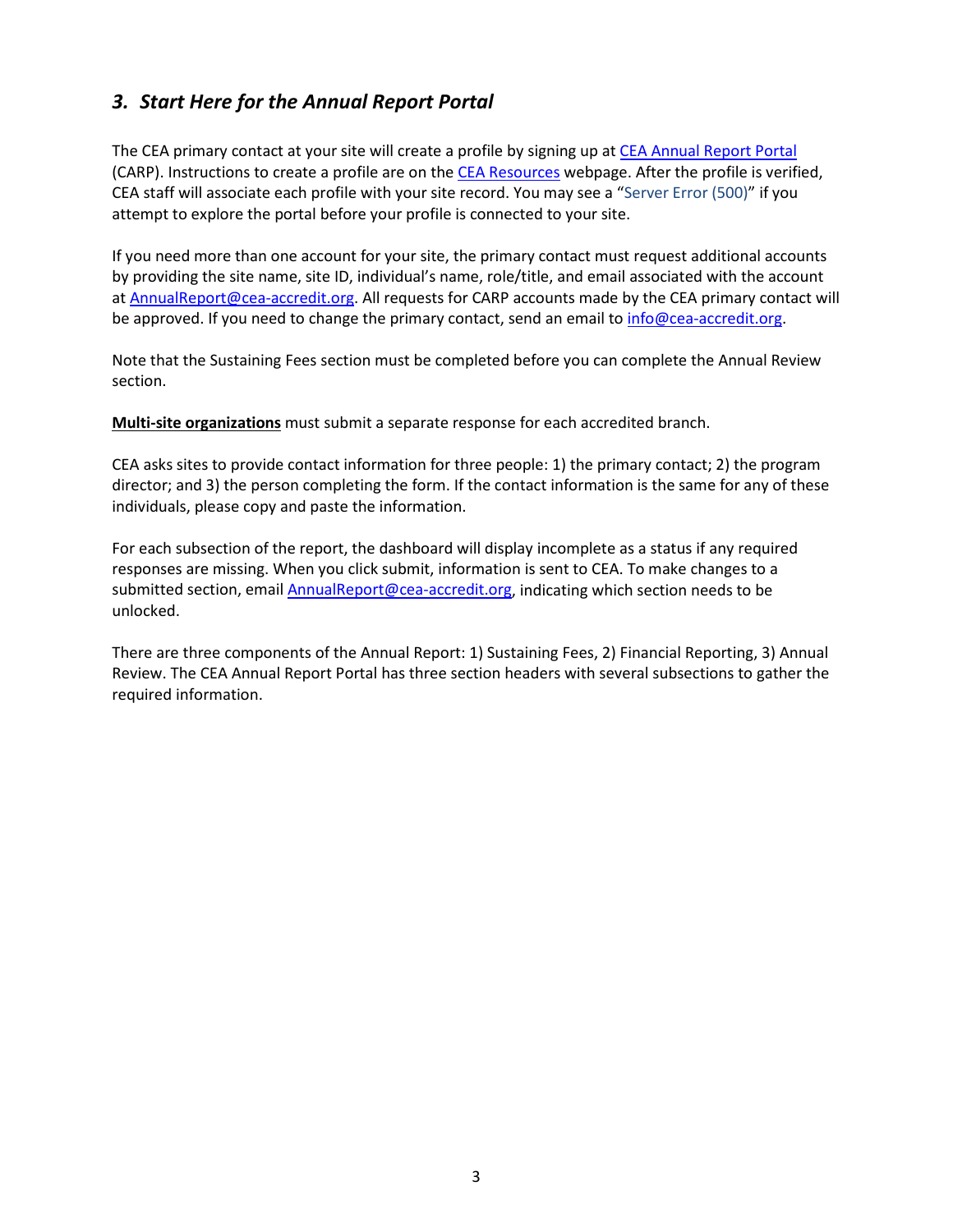#### **Section 1: Contact Information**

This section confirms contact information and the name of the accredited entity for CEA records. It is the site's responsibility to inform CEA of any changes or updates that occur outside of the annual report submission window.

| <b>Contact Information</b>                                                      |  |  |  |  |  |
|---------------------------------------------------------------------------------|--|--|--|--|--|
| Check the accuracy of the information below for your CEA-accredited site.       |  |  |  |  |  |
| Site ID                                                                         |  |  |  |  |  |
| Program name                                                                    |  |  |  |  |  |
| <b>Affiliation</b>                                                              |  |  |  |  |  |
| <b>Scope of accreditation</b>                                                   |  |  |  |  |  |
|                                                                                 |  |  |  |  |  |
| Website                                                                         |  |  |  |  |  |
| <b>Physical address</b>                                                         |  |  |  |  |  |
| <b>Mailing address</b>                                                          |  |  |  |  |  |
|                                                                                 |  |  |  |  |  |
| <b>Number of auxiliaries</b>                                                    |  |  |  |  |  |
|                                                                                 |  |  |  |  |  |
| $\Box$ Please select checkbox to confirm that the above information is correct. |  |  |  |  |  |
|                                                                                 |  |  |  |  |  |

If all the information listed is correct, click in the checkbox. If not, follow the continued instructions.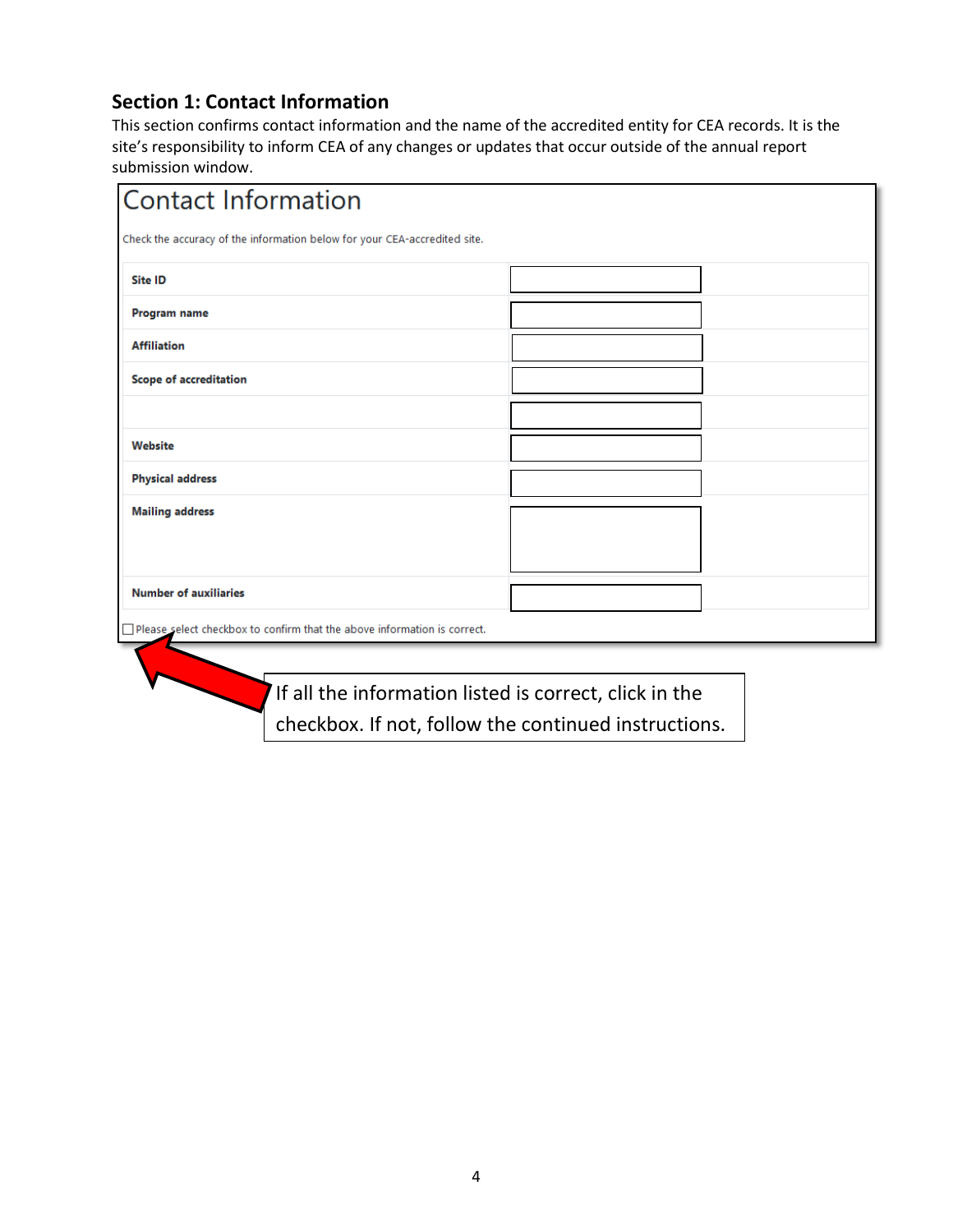

### **Educational Programs**

Educational program name is what you call your program(s) or educational offering(s). Click the "Add" button to add another row.

| <b>Educational Program Name</b> | # of Levels |                                     | <b>Type</b> |              | Delete?             |
|---------------------------------|-------------|-------------------------------------|-------------|--------------|---------------------|
|                                 |             | $\Rightarrow$                       | ---------   | $\checkmark$ |                     |
|                                 |             | $\Rightarrow$                       | ---------   | $\checkmark$ |                     |
|                                 |             |                                     |             |              | Add                 |
|                                 |             | Type of programs:                   |             |              |                     |
|                                 |             | Intensive                           |             | Previous     | <b>Next</b><br>Save |
|                                 |             | Foreign Language                    |             |              |                     |
|                                 |             | Youth                               |             |              |                     |
|                                 |             | <b>Teacher Training Certificate</b> |             |              |                     |
|                                 | Other       |                                     |             |              |                     |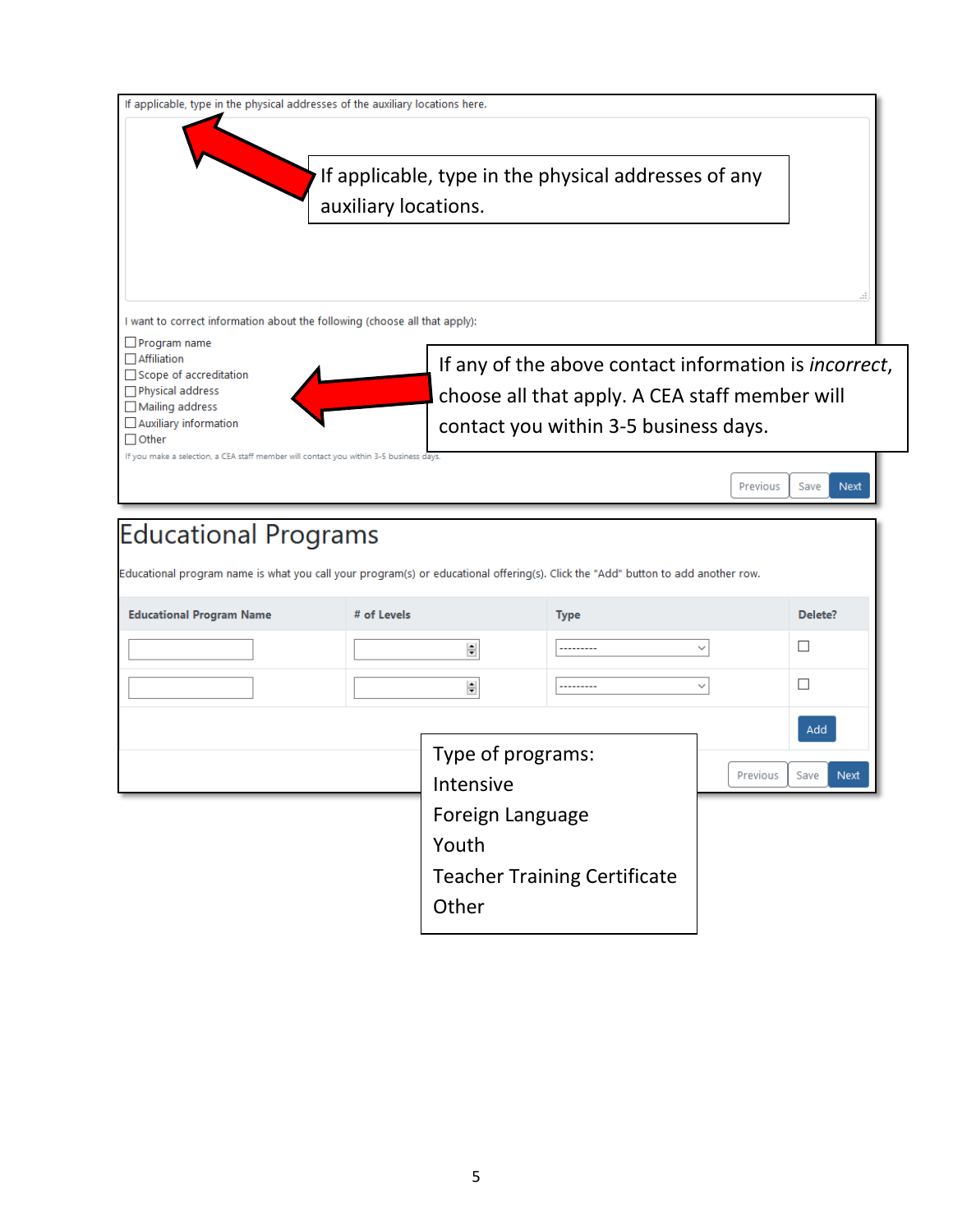| <b>Contact Information</b> |                                      |
|----------------------------|--------------------------------------|
|                            | Provide, or check, the contact       |
| <b>Primary Contact</b>     | information for three people: 1) the |
| Name                       | primary contact; 2) the program      |
|                            | director; and 3) the person          |
| Title                      | completing the form. The             |
|                            | information can be repeated if it is |
| Email                      | the same person in each role.        |
|                            |                                      |
| Phone                      |                                      |
|                            |                                      |

| Program Director |
|------------------|
| Name             |
|                  |
| Title            |
|                  |
| Email            |
|                  |
| Phone            |
|                  |

| Person Completing Form         |                                                                           |          |      |             |
|--------------------------------|---------------------------------------------------------------------------|----------|------|-------------|
| Name                           |                                                                           |          |      |             |
| Title<br>Email                 | This is pre-filled from the profile of<br>the person completing the form. |          |      |             |
| Phone                          |                                                                           |          |      |             |
| <b>General Inquiry</b>         |                                                                           |          |      |             |
| Email                          |                                                                           |          |      |             |
| General inquiry email addresss |                                                                           | Previous | Save | <b>Next</b> |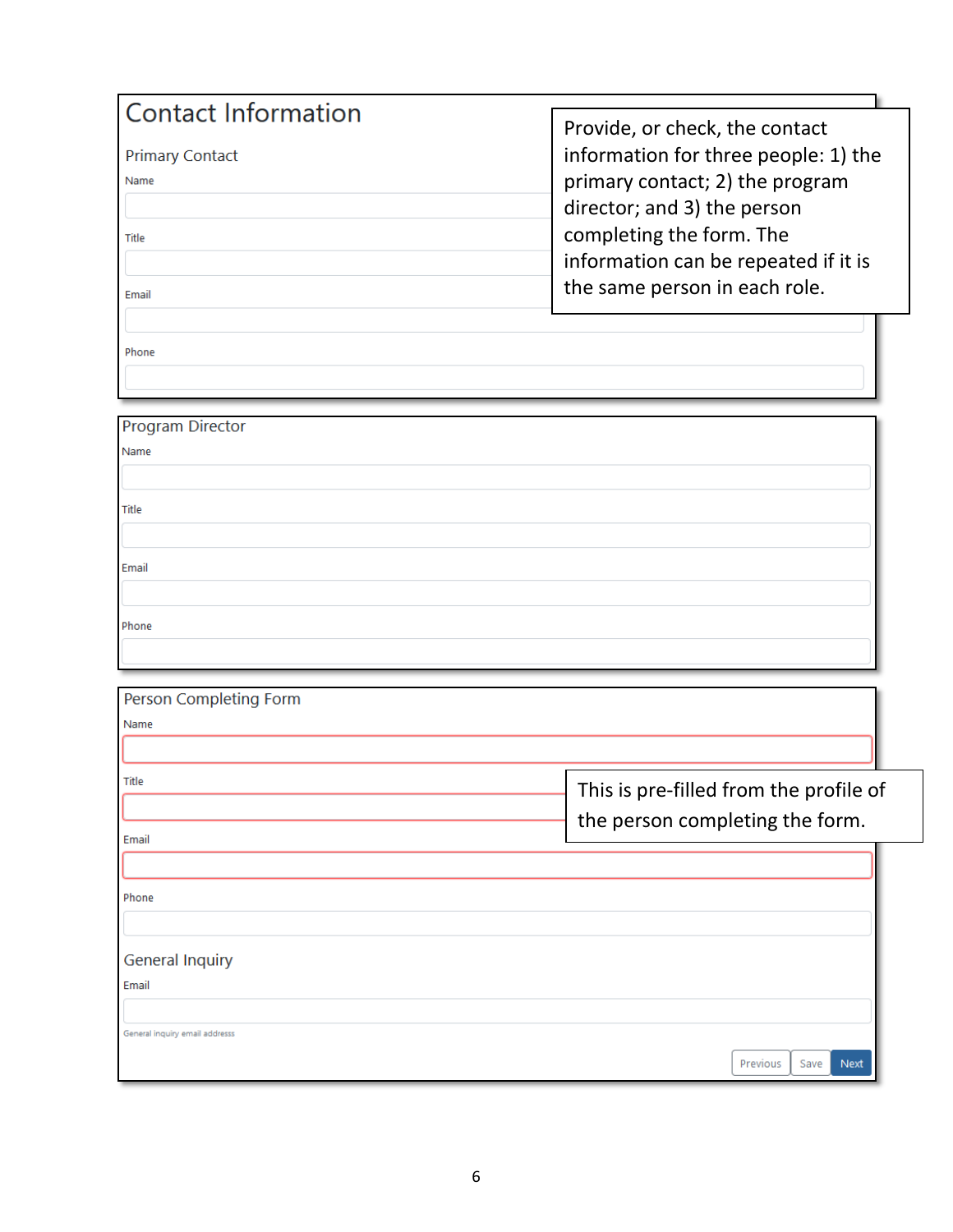| <b>Confirm and Submit</b>            |                                                                                                                                                                                                                            |                     |          |        |
|--------------------------------------|----------------------------------------------------------------------------------------------------------------------------------------------------------------------------------------------------------------------------|---------------------|----------|--------|
| <b>General Information</b>           |                                                                                                                                                                                                                            |                     |          |        |
|                                      |                                                                                                                                                                                                                            |                     |          |        |
| Is the existing information correct? |                                                                                                                                                                                                                            |                     |          |        |
| <b>Auxiliary addresses</b>           |                                                                                                                                                                                                                            |                     |          |        |
| <b>Corrections</b>                   |                                                                                                                                                                                                                            |                     |          |        |
| <b>Educational Programs</b>          |                                                                                                                                                                                                                            |                     |          |        |
| <b>Name</b>                          | # of Levels                                                                                                                                                                                                                | <b>Program Type</b> |          |        |
|                                      |                                                                                                                                                                                                                            | Intensive           |          |        |
|                                      |                                                                                                                                                                                                                            |                     |          |        |
|                                      |                                                                                                                                                                                                                            |                     | Previous | Submit |
|                                      | Clicking submit will lock this section and send the Contact Information to CEA staff. Once the section is locked, you must contact CEA staff<br>changes. Email us at AnnualReport@cea-accredit.org to unlock this section. |                     |          | any    |
|                                      |                                                                                                                                                                                                                            |                     |          |        |
|                                      | Clicking submit sends the information to CEA staff. Email CEA at                                                                                                                                                           |                     |          |        |
|                                      | AnnualReport@cea-accredit.org if you want to make changes to a                                                                                                                                                             |                     |          |        |
| submitted section.                   |                                                                                                                                                                                                                            |                     |          |        |
|                                      |                                                                                                                                                                                                                            |                     |          |        |

#### <span id="page-6-0"></span>*4. Instructions for the CEA Annual Review Section*

Using the CEA Annual Report Portal, sites submit the following information for the Annual Review subsections:

*Annual Review Subsection 1: Contact Information* See above.

#### *Annual Review Subsection 2: Eligibility Attestation*

This section verifies that the program or institution continues to meet CEA eligibility requirements.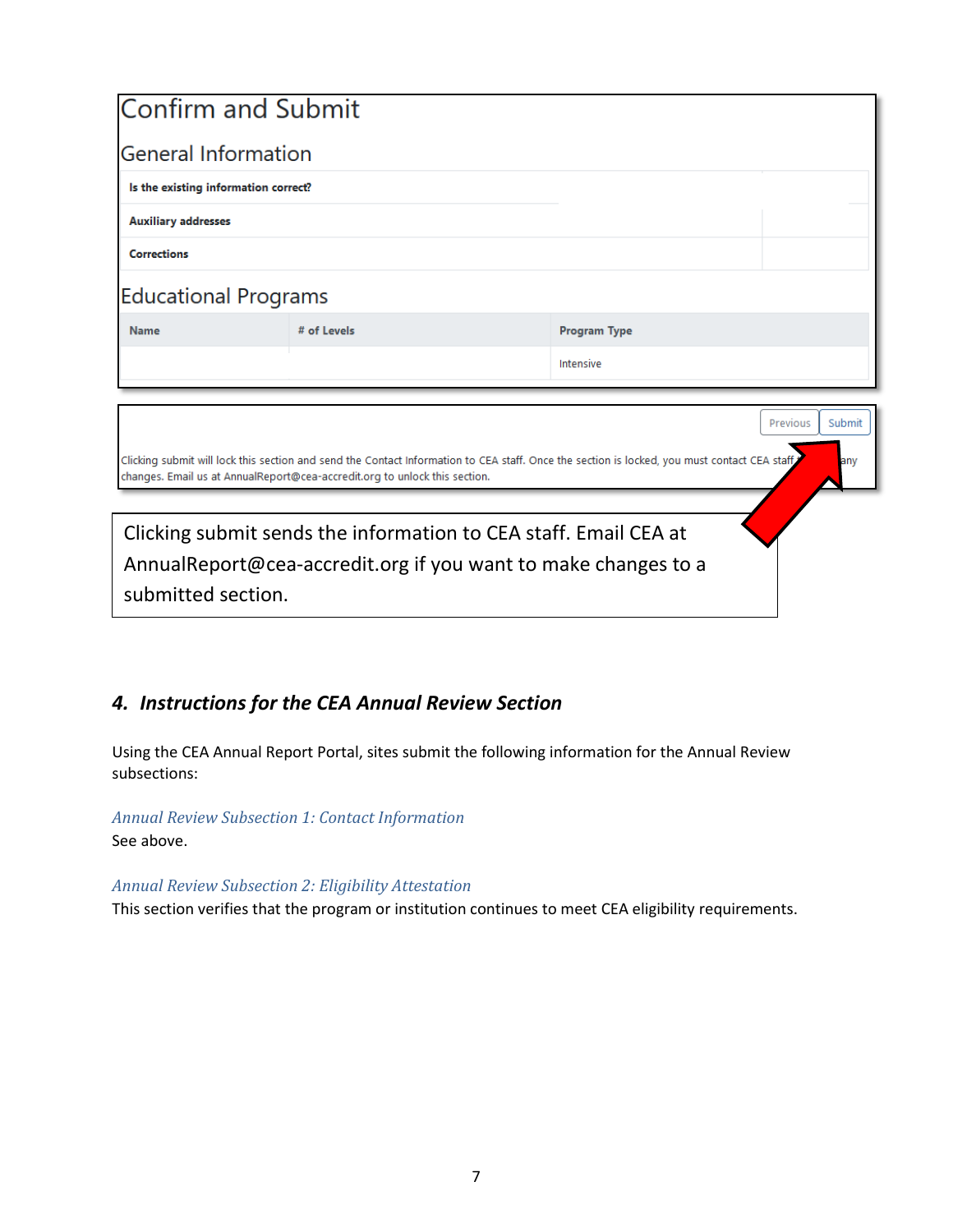| <b>Eligibility Attestation</b>                                                                                                                                                                                      |
|---------------------------------------------------------------------------------------------------------------------------------------------------------------------------------------------------------------------|
| Person Completing Annual Review Section                                                                                                                                                                             |
| Name                                                                                                                                                                                                                |
|                                                                                                                                                                                                                     |
| Title                                                                                                                                                                                                               |
|                                                                                                                                                                                                                     |
| Role/Responsibility                                                                                                                                                                                                 |
|                                                                                                                                                                                                                     |
| Email                                                                                                                                                                                                               |
|                                                                                                                                                                                                                     |
| Phone                                                                                                                                                                                                               |
|                                                                                                                                                                                                                     |
| To maintain eligibility for CEA accreditation, sites must confirm that they continue to meet the following requirements as part of the annual review.                                                               |
| The program or language institution:<br>$\Box$ Is a post-secondary program                                                                                                                                          |
| $\Box$ Has a curriculum designed to serve the needs of students who are non-native speakers of English                                                                                                              |
| $\Box$ Allows for the differentiation of participants by level and proficiency                                                                                                                                      |
| $\Box$ Offers instruction on an ongoing basis for at least 8 months of each calendar year                                                                                                                           |
| $\Box$ (for U.S.-based sites only) offers an Intensive English Program of 18 clock hours per week or at least 12 credit hours per semester of English language<br>instruction to meet the needs of F-1 visa holders |
| Submit<br>Previous                                                                                                                                                                                                  |
| Clicking submit will lock this section. To make changes after submitting, you must contact CEA staff by emailing AnnualReport@cea-accredit.or                                                                       |
|                                                                                                                                                                                                                     |
| Clicking submit sends the information to CEA staff. Email us at                                                                                                                                                     |
| AnnualReport@cea-accredit.org if you want to make changes to a                                                                                                                                                      |

submitted section.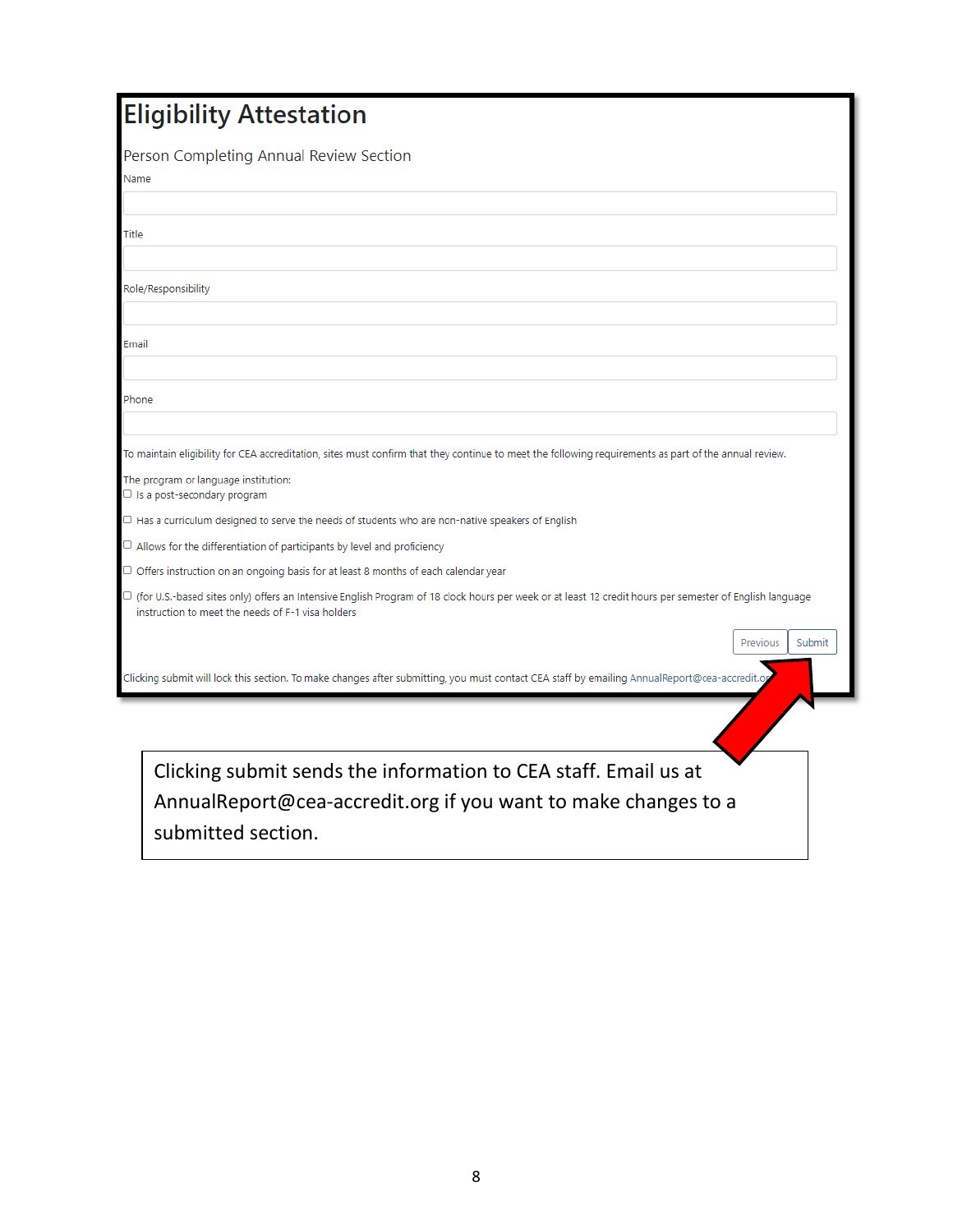#### *Annual Review Subsection 3: Enrollment and Faculty Data*

This section verifies that the program or institution continues to meet CEA eligibility requirements.

The data in this section are used to monitor significant fluctuations in student and faculty numbers and to monitor continued compliance with specific standards.

#### **Student enrollment and faculty numbers**

|                                                                                                                                              | For definitions, instructions, and other information access the CEA Resources page, https://cea-accredit.org/resources.<br>NOTE: If you have not completed Sustaining Fees section, the calculation of difference below will be inaccurate. |                                                                                                                                                                                                                               |                   |
|----------------------------------------------------------------------------------------------------------------------------------------------|---------------------------------------------------------------------------------------------------------------------------------------------------------------------------------------------------------------------------------------------|-------------------------------------------------------------------------------------------------------------------------------------------------------------------------------------------------------------------------------|-------------------|
|                                                                                                                                              | 2020                                                                                                                                                                                                                                        | 2021                                                                                                                                                                                                                          | <b>Difference</b> |
| <b>Student weeks</b>                                                                                                                         | 0.0                                                                                                                                                                                                                                         | 0.0                                                                                                                                                                                                                           | NaN%              |
| <b>Full-time faculty</b>                                                                                                                     | Ю                                                                                                                                                                                                                                           |                                                                                                                                                                                                                               | NaN%              |
| Part-time facu                                                                                                                               | 0                                                                                                                                                                                                                                           |                                                                                                                                                                                                                               | NaN%              |
| The table will pre-fill with your 2020<br>(calendar year) student weeks and faculty<br>numbers if you completed an annual report<br>in 2021. |                                                                                                                                                                                                                                             | The table will pre-fill with your 2021<br>(calendar year) student weeks from the<br>Sustaining Fees section. You must enter the<br>faculty numbers for the calendar year 2021<br>The year over year difference will calculate |                   |
| <b>Definition of Terms:</b>                                                                                                                  |                                                                                                                                                                                                                                             | automatically.                                                                                                                                                                                                                |                   |

- *Full-time faculty:* Faculty who hold positions defined by the program or institution as being 1.0 FTE (full-time equivalency) and who are available for assignment during the scheduled hours of operation).
- *Part-time faculty:* Faculty who hold positions of less than 1.0 FTE (full-time equivalency) as defined by the program or institution.
- *Student week:* An enrollment calculation based on the Sustaining Fees procedures. Example: One student enrolled for one week is one student week. Note: Student weeks is not the number of weeks the program operates.

For faculty, do not count the number of full-time (or part-time) faculty positions; count the individuals employed over the period of the calendar year. Each individual faculty member should be counted only once even if teaching in several sessions. Include administrators in faculty counts if teaching is part of their work assignment.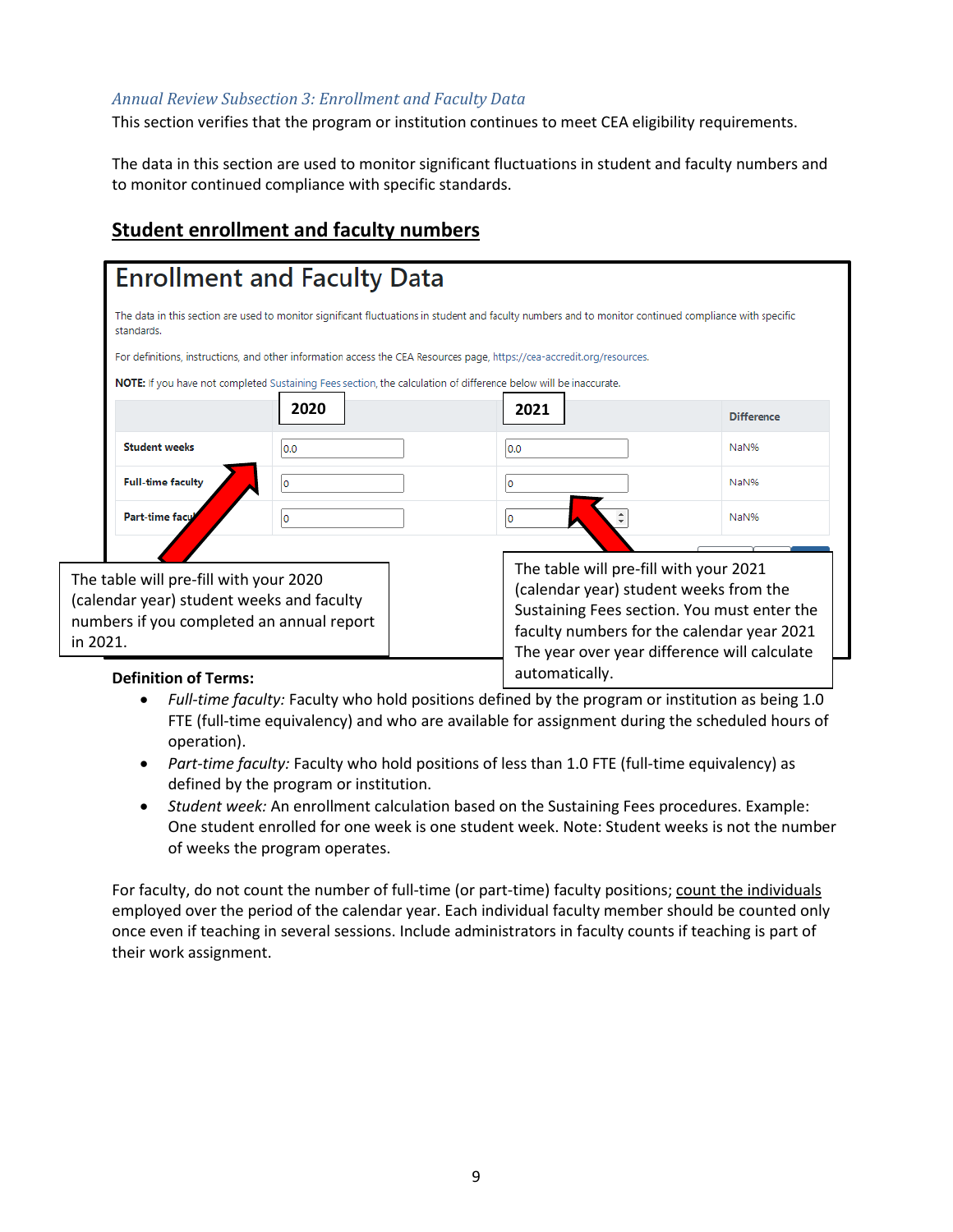#### **Provide an explanation**

The items below are required to be filled out only by sites reporting at least a 20% increase/decrease in enrollment and/or faculty numbers. If a breakdown by program or main/auxiliary location is needed to explain significant increases/decreases compared to the previous year, include that information in your response.

#### Student weeks ≥ + 20%

If reporting a significant increase in enrollment, (1) what do you attribute the increase to (e.g., new marketing strategies, a stronger recruiting budget, new partnerships, new programs, etc.) and (2) how has the program or institution managed the increase in terms of facilities, faculty, and personnel?

#### Student weeks ≤ - 20%

If reporting a significant decrease in enrollment, (1) what do you attribute the decrease to (e.g., COVID, loss of recruiting personnel, organizational restructuring/lack of stability at the institution, strong local competition, student dissatisfaction with faculty/facilities/school policies, etc.) and (2) what have been your coping strategies (e.g., furloughs, moving to a smaller location) and (3) are you doing anything to bring in/retain more students (developing new programs, implementing tuition discounts, hiring a new marketing director, etc.)

#### Faculty  $>$   $\pm$  20%

If reporting a significant fluctuation in faculty numbers, provide an explanation below.

#### *Annual Review Subsection 4: Student Achievement Data*

The information in this section is used to monitor student progression and pass rates and to verify continued compliance with student achievement, length and structure, and program review and development standards. There are seven questions followed by file upload prompts.

• **IMPORTANT**: For the purposes of this report, the data and analysis in this section should focus only on your main post-secondary Intensive English Program(s). It is not necessary to include pass/fail data and analysis for other educational offerings within your CEA scope (e.g., part-time programs, ESP or test prep courses, foreign language programs or courses, TESL/TEFL teacher training certificates, or youth programs or courses). The data for these additional programs will be reviewed at the time of the Interim report or the next reaccreditation review.

| <b>Question or Prompt</b>                    | <b>Note</b>                                                                         |
|----------------------------------------------|-------------------------------------------------------------------------------------|
| Intensive English Program<br>Levels<br>Weeks | Enter number of levels in the IEP<br>Enter number of weeks in a level<br>of the IEP |
| Describe the level structure.                | Narrative answer<br>Examples:                                                       |

#### **Student Achievement Data**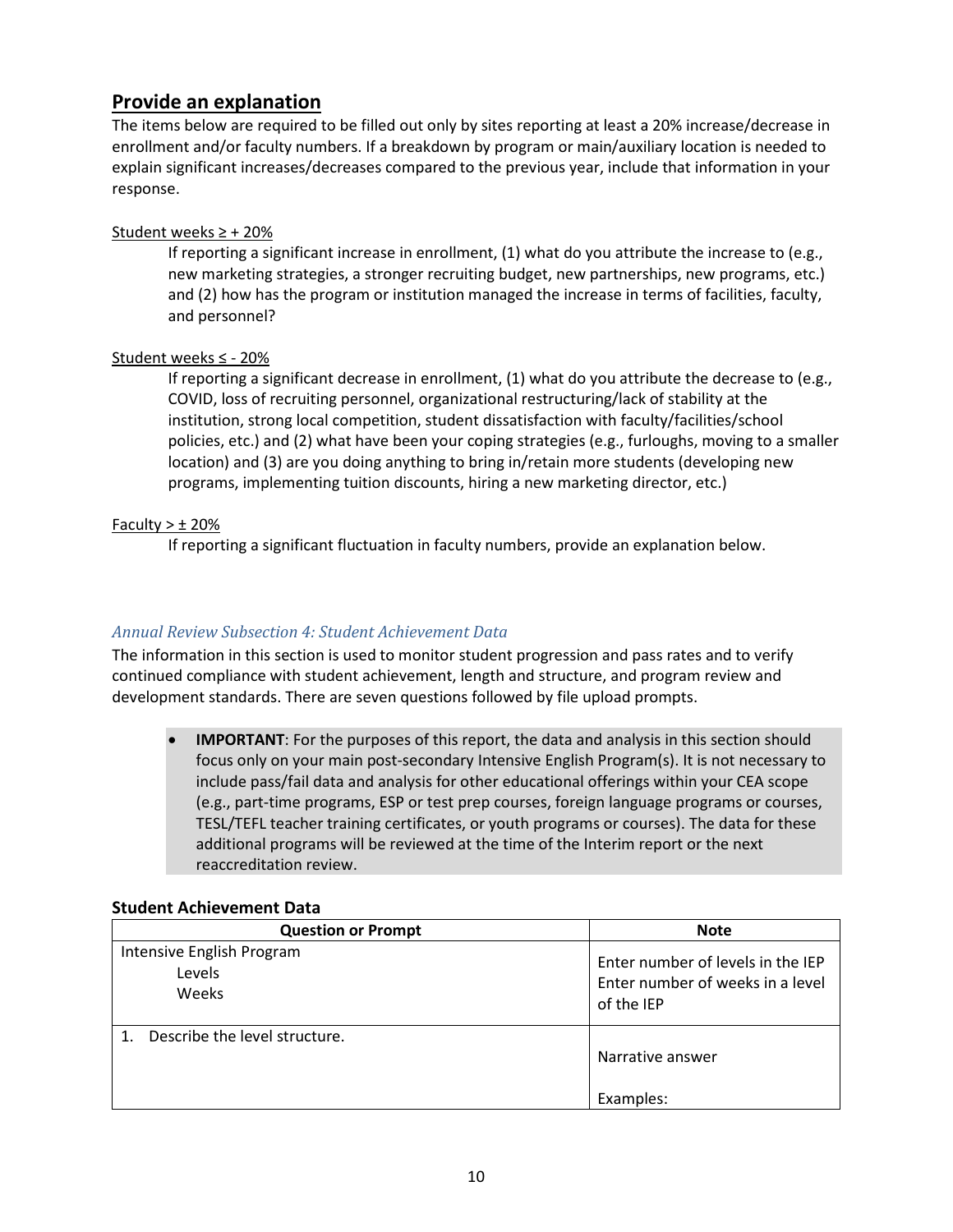|    |                                                                                                                                                                                                                                                                                                                      | - 8 levels, from Intro to<br>Advanced<br>- 5 General English levels from<br><b>Foundations to High</b><br>Intermediate plus multiple<br>specialization options at level 6<br>(Business, Conversation,<br>Academic Prep, TOEFL prep)<br>- General English (levels 1-3),<br>Level 4 (two options: Business<br>English and Academic English);<br>Level 5 (Academic English) |
|----|----------------------------------------------------------------------------------------------------------------------------------------------------------------------------------------------------------------------------------------------------------------------------------------------------------------------|--------------------------------------------------------------------------------------------------------------------------------------------------------------------------------------------------------------------------------------------------------------------------------------------------------------------------------------------------------------------------|
| 2. | The previous calculation (above) is based on the information<br>about the number of levels and the number of weeks per<br>level that you provide. If the number of weeks per level varies<br>per level (for example while most of your levels are 10 weeks,<br>the upper level is 16 weeks), provide an explanation. | Narrative answer or N/A                                                                                                                                                                                                                                                                                                                                                  |

#### **4.2. Analysis of the data and follow-up actions**

|    | <b>Question or Prompt</b>                                                                                                                                                                                                                                                                | <b>Note</b>                                                                                                                                                                                                                                                                                                                                                                                                                        |  |  |  |  |
|----|------------------------------------------------------------------------------------------------------------------------------------------------------------------------------------------------------------------------------------------------------------------------------------------|------------------------------------------------------------------------------------------------------------------------------------------------------------------------------------------------------------------------------------------------------------------------------------------------------------------------------------------------------------------------------------------------------------------------------------|--|--|--|--|
| 3. | Provide any information on your program progression policies<br>that will help staff understand the pass/fail data provided in<br>the files you upload for item 8 below (Section 4.3 Pass-fail<br>and/or progression data). Specifically, explain how 'pass' or<br>'fail' is determined. | Examples:<br>Pass = course grade of 80% with<br>$\bullet$<br>the final exam grade no lower<br>than 75%.<br>Pass =semester GPA of 3.0 with<br>$\bullet$<br>no course grades below 2.0<br>Our 12-week levels are split into<br>4-week blocks that can be taken<br>in any order; students are<br>required to complete the final<br>tests for each block with a<br>minimum score of 70% on each<br>test to progress to the next level. |  |  |  |  |
| 4. | Does your site currently have a reporting requirement for the<br>Length and Structure of Program of Study Standard 2 due<br>anytime in 2022?                                                                                                                                             | Yes or No                                                                                                                                                                                                                                                                                                                                                                                                                          |  |  |  |  |
| 5. | What is your target pass rate for the program and its<br>levels/courses? Is there a specific threshold that triggers a<br>review?                                                                                                                                                        | Example:<br>At our site, we expect about<br>80% of students to be able to<br>pass their courses on first try. If<br>any course shows a pass rate of<br>below 70%, the academic<br>coordinator looks closely at the<br>reasons that may have<br>contributed to the lower pass<br>rates.                                                                                                                                             |  |  |  |  |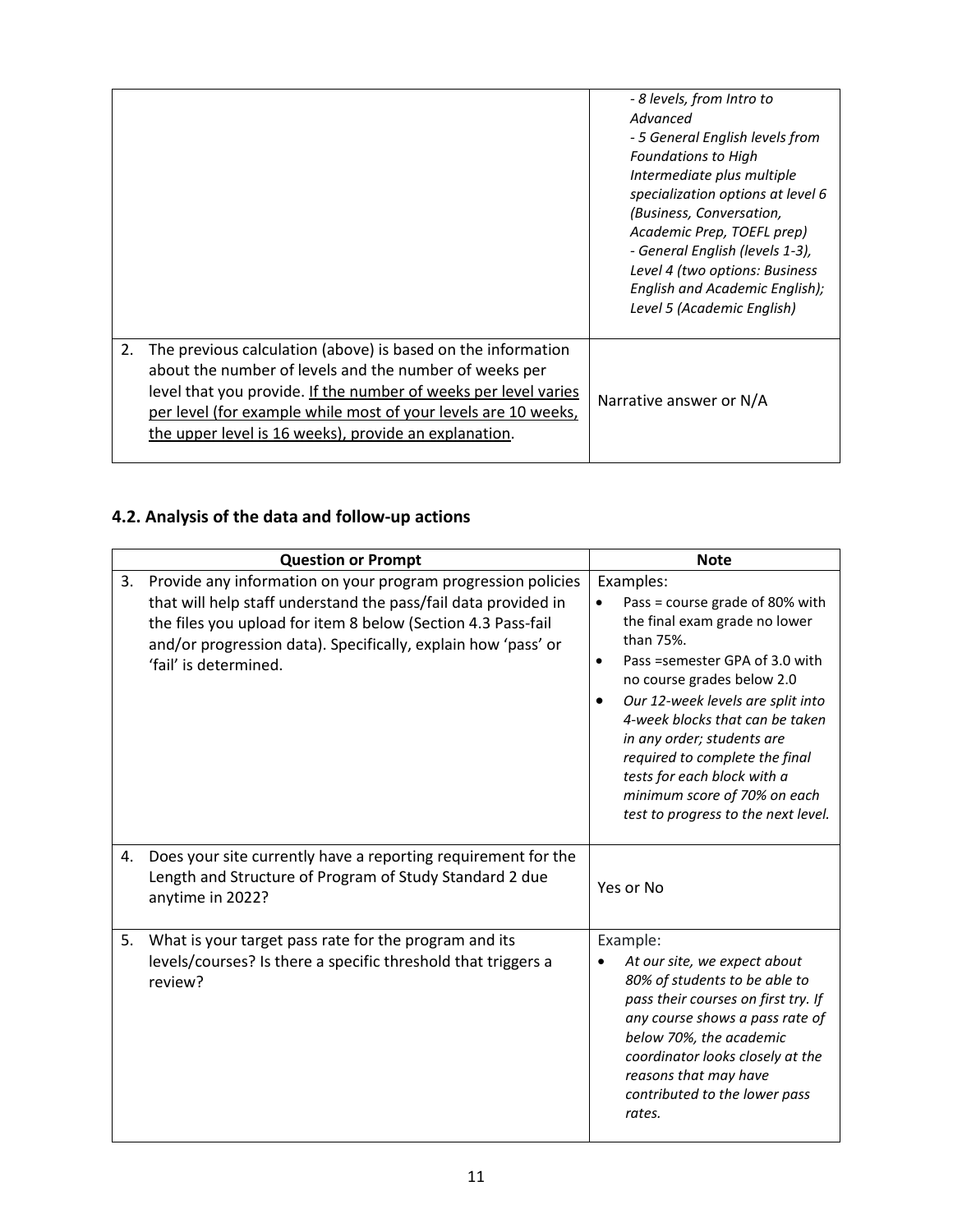6. Year-to-year comparison:

Are your 2021 pass rates (for courses, levels, and the program as a whole) higher, lower, or about the same as the year before? What has changed and what do you attribute the changes to?

7. Within-the-year comparison:

Are there any significant inconsistencies of pass rates across levels, skills, and sessions? If there are any unanticipated patterns of progression, such as problematic/unexpected trends or low pass rates, state the reasons and describe the follow-up actions (if any) that have been or are being planned/implemented.

**Note:** For Year-to-year and Within-the-year comparisons, factors that may be monitored or reviewed in order to explain unanticipated or unacceptable passing or progression rates for a course, level, or the program as a whole may include, for example, the profile of students in the course, level, or program; the curricular load assigned to the period(s) of instruction; the amount of time allotted to instruction; assessment practices; etc.

#### **4.3. Pass-fail and/or progression data**

After answering these questions, provide 2021 pass/fail data (or other numerical evidence of student achievement rates, such as progression rates) for your primary intensive English program used by your program/institution to monitor the effectiveness of program length and structure. Note that direct evidence of achievement of SLOs must form the basis of the progression decisions (and thus reported pass/fail data reflect progression decision based on direct evidence of achievement of SLOs).

• IMPORTANT: Please see Instructions for Student Achievement (p. 15 this document) prior to completing this section. These instructions include specific data requirements as well as guidance for sites with rolling enrollments.

| 8. Provide 2021 pass/fail data (or other numerical evidence of |             |
|----------------------------------------------------------------|-------------|
| student achievement rates, such as progression rates) used     |             |
| by your program/institution to monitor the effectiveness of    | File upload |
| program length and structure. Upload file(s).                  |             |
|                                                                |             |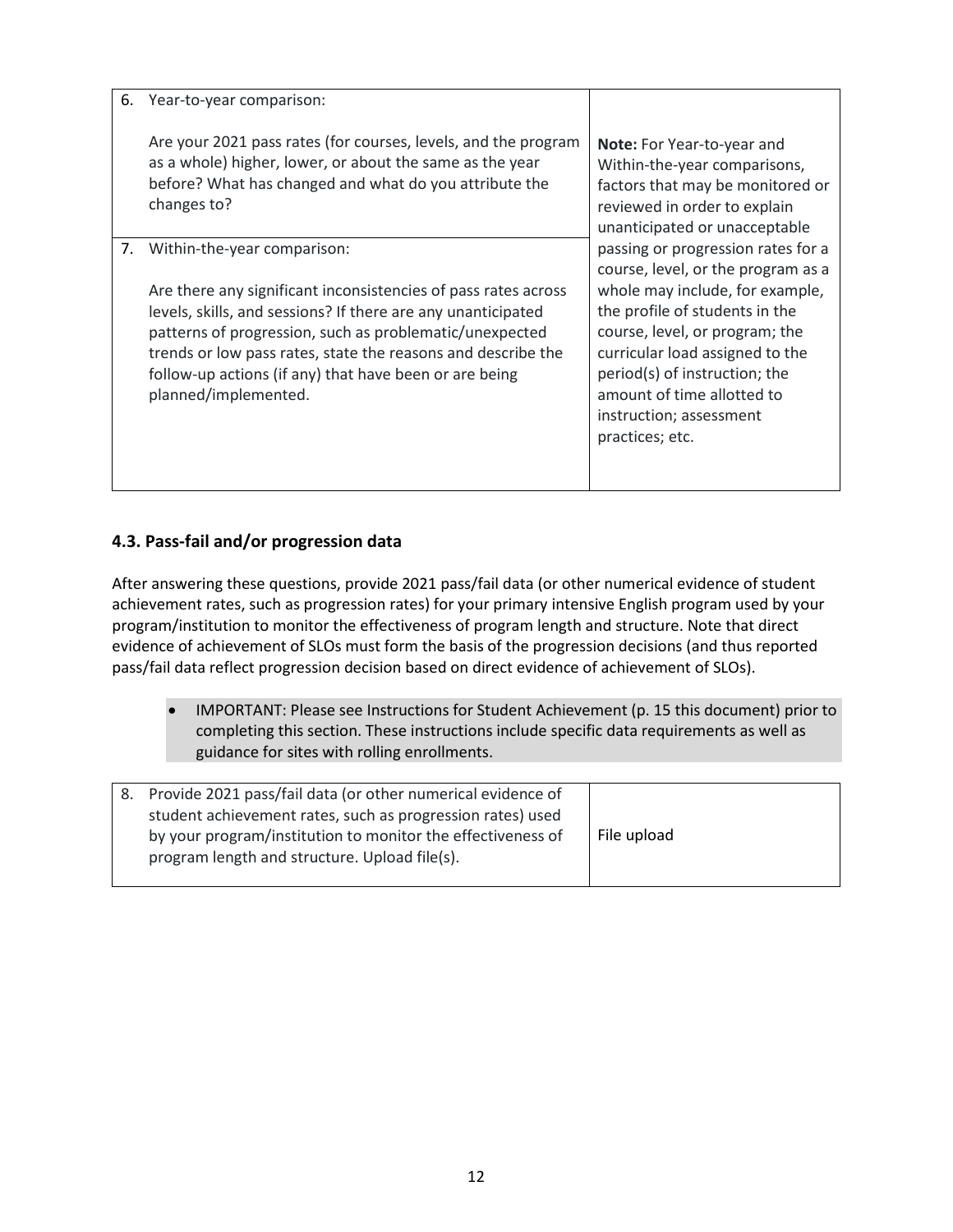#### *Annual Review Subsection 5: Regulatory Compliance*

This section verifies that the program or institution continues to meet eligibility requirements.

This section is to verify regulatory information. There are six questions.

|    | Question                                                                                                                                                                                                                                                                                                                                                                                                                                           | <b>Note</b> |  |  |  |  |
|----|----------------------------------------------------------------------------------------------------------------------------------------------------------------------------------------------------------------------------------------------------------------------------------------------------------------------------------------------------------------------------------------------------------------------------------------------------|-------------|--|--|--|--|
|    | 1. Is the program or institution subject to any local, state,<br>federal, governmental, or national approval or licensing?<br>(e.g., regional accreditation, state licensing boards, etc.)<br>If yes, list the agency and required approval or license.                                                                                                                                                                                            | Yes or No   |  |  |  |  |
| 2. | Is the program or institution approved and/or licensed as<br>required?<br>If no, explain the status of approval and/or licensure for<br>the program or institution.                                                                                                                                                                                                                                                                                | Yes or No   |  |  |  |  |
| 3. | Has the program or institution's regulatory compliance<br>status changed over the past year?<br>If yes, please explain and provide documentation of<br>continued compliance if not already reported to CEA.                                                                                                                                                                                                                                        | Yes or No   |  |  |  |  |
| 4. | Has the program or institution's SEVP certification<br>changed since the last annual report?<br>If yes, please explain and provide documentation if not<br>already reported to CEA. Please note that attaining initial<br>SEVP certification for sites that were not certified at the<br>time of accreditation requires formal substantive change<br>reporting. Contact Masha Vassilieva at mvassilieva@cea-<br>accredit.org for more information. | Yes or No   |  |  |  |  |
| 5. | Has the program or institution been the subject of any<br>adverse action by an accrediting, local, state, or federal<br>agency?<br>If yes, please explain and provide documentation.                                                                                                                                                                                                                                                               | Yes or No   |  |  |  |  |
| 6. | Have there been any changes to the corporate structure<br>or ownership since the last annual report not previously<br>reported to CEA?<br>If yes, submit a copy of documents of incorporation.                                                                                                                                                                                                                                                     | Yes or No   |  |  |  |  |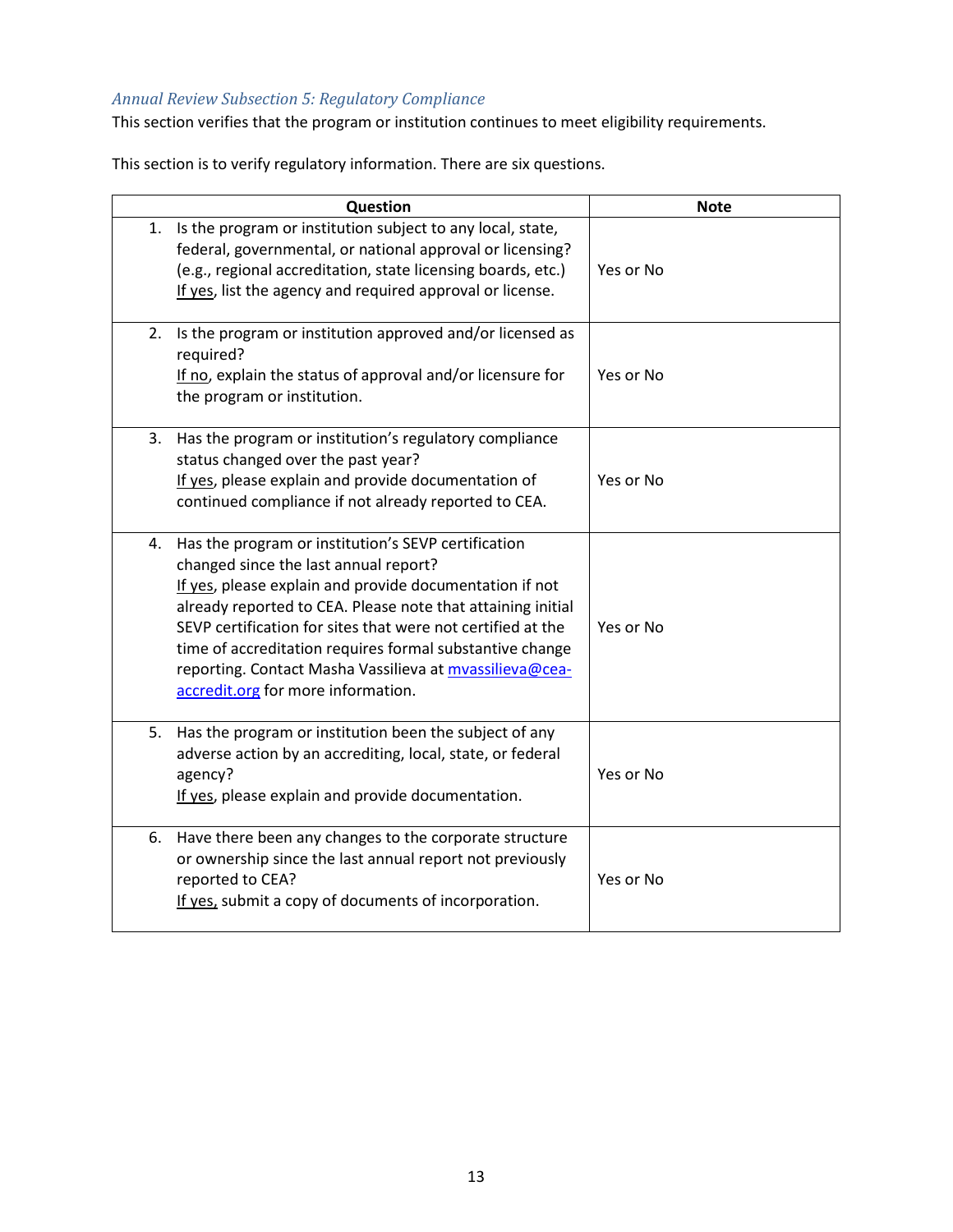#### *Annual Review Subsection 6: Attestation*

This section verifies that the program or institution continues to meet CEA eligibility requirements.

The undersigned authorized representative of the program of institution attests to the accuracy of information contained in the four parts of the Annual Review section.

Initials

Full name

Complete the [CEA Annual Report Portal](https://carp.cea-accredit.org/) by February 15, 2022. Failure to submit the report by the due date may result in administrative probation, including the loss of voting rights as a member of the Constituent Council.

Please direct any questions about completing this form to **AnnualReport@cea-accredit.org**.